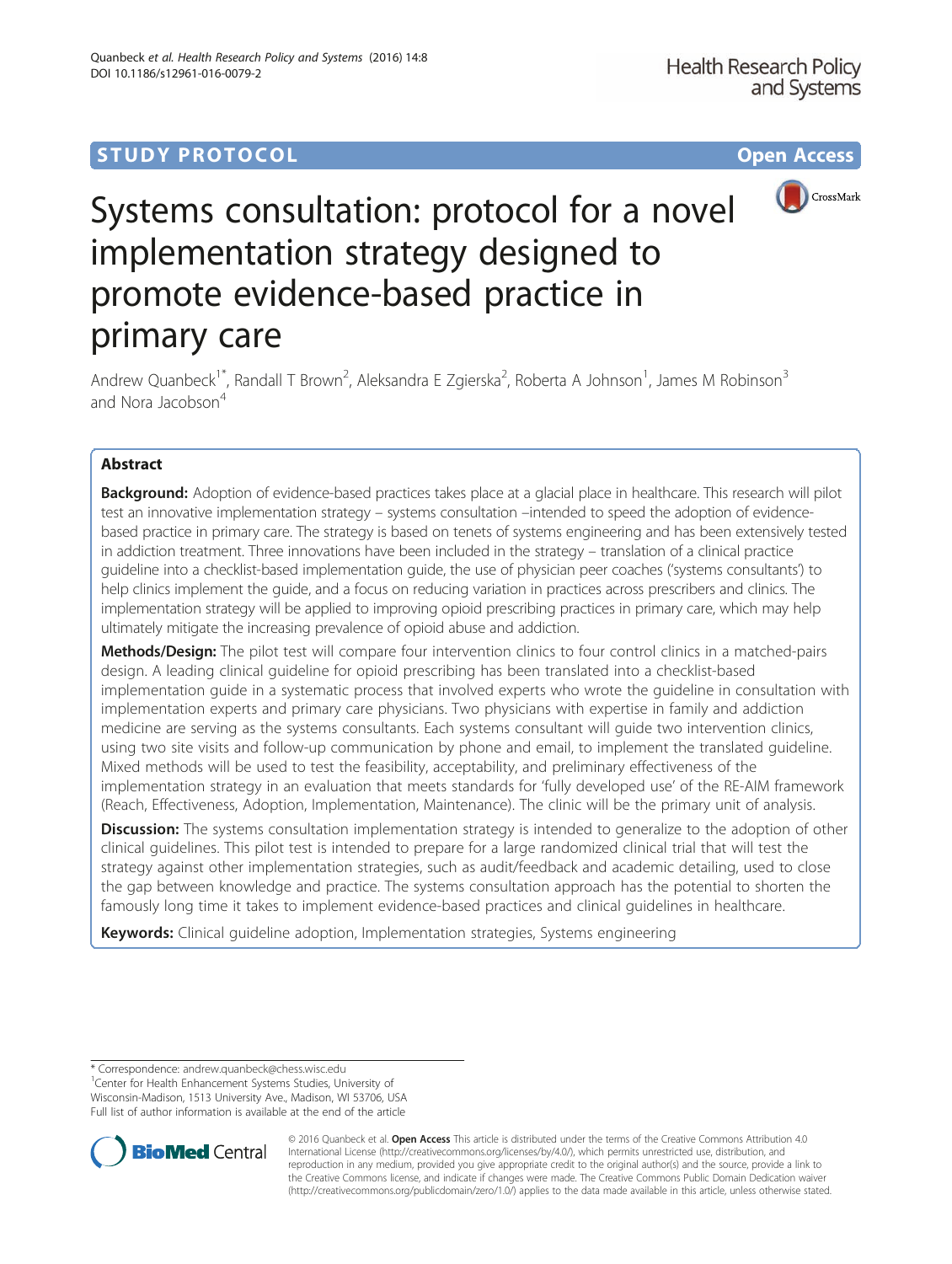### Background

#### Context

This project addresses the urgent need to promote the adoption of evidence-based practices (EBPs) in healthcare by pilot-testing an innovative implementation strategy named the Systems Consultation Strategy (SCS). The SCS is based on an evidence-based quality improvement approach with roots in systems engineering. This approach, named NIATx (the Network for the Improvement of Addiction Treatment) [\[1](#page-8-0)-[3](#page-8-0)], has been widely tested in addiction treatment. The SCS extends elements of the NIATx approach to reducing variation in opioid prescribing in primary care. The proposed approach is intended to be a generalizable approach to EBP adoption, used in this proposal for a specific problem (opioid prescribing practices) and setting (primary care).

The standard approach to improving medical practice includes developing and disseminating clinical guidelines. Developing the guidelines involves panels of experts systematically reviewing the literature, achieving consensus, and publishing the results in a medical journal intended for the clinical audience [\[4](#page-8-0)]; this approach leaves a great gap between clinical knowledge and clinical practice [[5-8](#page-8-0)]. Various approaches have been tried to narrow this gap, such as providing educational materials, audit/feedback [\[9](#page-8-0)], and academic detailing [\[10\]](#page-8-0), with mixed success; about 30–40% of patients do not receive evidence-based care, and about 20–25% of care given is unnecessary or potentially harmful [[8](#page-8-0), [11](#page-8-0)]. Clinicians tend to continue to do what is comfortable, and value personal experience and familiar practice routines over scientific evidence [\[12\]](#page-8-0).

#### Rationale for proposed pilot study

This protocol was funded under the United States National Institute of Health's R34 funding mechanism, the purpose of which is to "provide support for the initial development of a clinical trial or research project." In this case, the funding will support a pilot study of the SCS to prepare for a large randomized control trial that will test the SCS against alternative approaches to EBP adoption in primary care. The SCS (1) teams clinical guideline writers with implementation specialists and primary care physicians to translate guidelines into a checklist-based implementation guide; (2) selects, trains, and deploys physician peer coaches (systems consultants) to help primary care clinicians implement EBPs using evidence-based tools of systems engineering; and (3) focuses on process as a cause of variation in outcomes. Although the SCS is rooted in established theory and empirical research, the approach has not been formally tested. This pilot test is intended to answer questions about the feasibility, acceptability, and preliminary effectiveness of the approach by studying adaptations that will be made to tailor the NIATx approach to primary care. In the future randomized trial, we will assess the costs and effects of the SCS versus other implementation strategies (such as audit/feedback or academic detailing) to determine the most cost-effective approach for reducing variation in opioid prescribing practices.

Primary care was chosen as the setting because, at a broad level, a strategy for improving the adoption of EBPs in primary care could apply to diverse patient populations and outcomes, and because primary care physicians are the main prescribers of opioids [\[13](#page-8-0)]. If clinical practice can be changed by simply informing physicians of their opioid prescribing levels and how they compare to peers, then audit/feedback may suffice to reduce variation in opioid prescribing. If education beyond audit/ feedback is required, nurses or other healthcare professionals may deliver it relatively inexpensively through academic detailing visits. However, evidence from prior quality improvement research [\[1\]](#page-8-0) and theory on organizational and individual change [\[14,15](#page-8-0)] suggests that changing clinical practice may require a more comprehensive strategy.

#### The prescription opioid crisis

This research focuses on a specific clinical practice in need of change – opioid prescribing for chronic pain. Opioid analgesics have been increasingly used to treat chronic non-cancer pain [[16](#page--1-0)], despite mounting evidence of their adverse effects [[17\]](#page--1-0). In the past, physician education encouraged physicians to listen to and treat patients' pain complaints and (1) held that addiction was rare when pain medications were taken as prescribed, and (2) said that, if subjectively welltolerated, opioids did not cause end-organ damage, and, hence, no ceiling [[18\]](#page--1-0) existed for dose increases [[19,20](#page--1-0)]. These two tenets have been accompanied by alarming increases in the prescribing of opioids, along with prescription opioid misuse, addiction, and diversion. Prescribing in daily doses exceeding the equivalent of 100–120 mg of morphine equivalent daily dose (MEDD) is now associated with increased risk of addiction and overdose [[21-23](#page--1-0)].

The increase in opioid-related harms in the past two decades has led to efforts to curb prescription opioidrelated harms [[24,25\]](#page--1-0). Although examples of positive change in opioid prescribing can be found in the literature, few (if any) approaches have been systematically studied using experimental design as proposed in the long-term strategy described here. The literature on practice change in healthcare has repeatedly shown that system-level changes occur at a glacial pace [[26\]](#page--1-0). This research seeks to promote system-level change by pilottesting a pioneering systems engineering approach to improving opioid prescribing practices in primary care.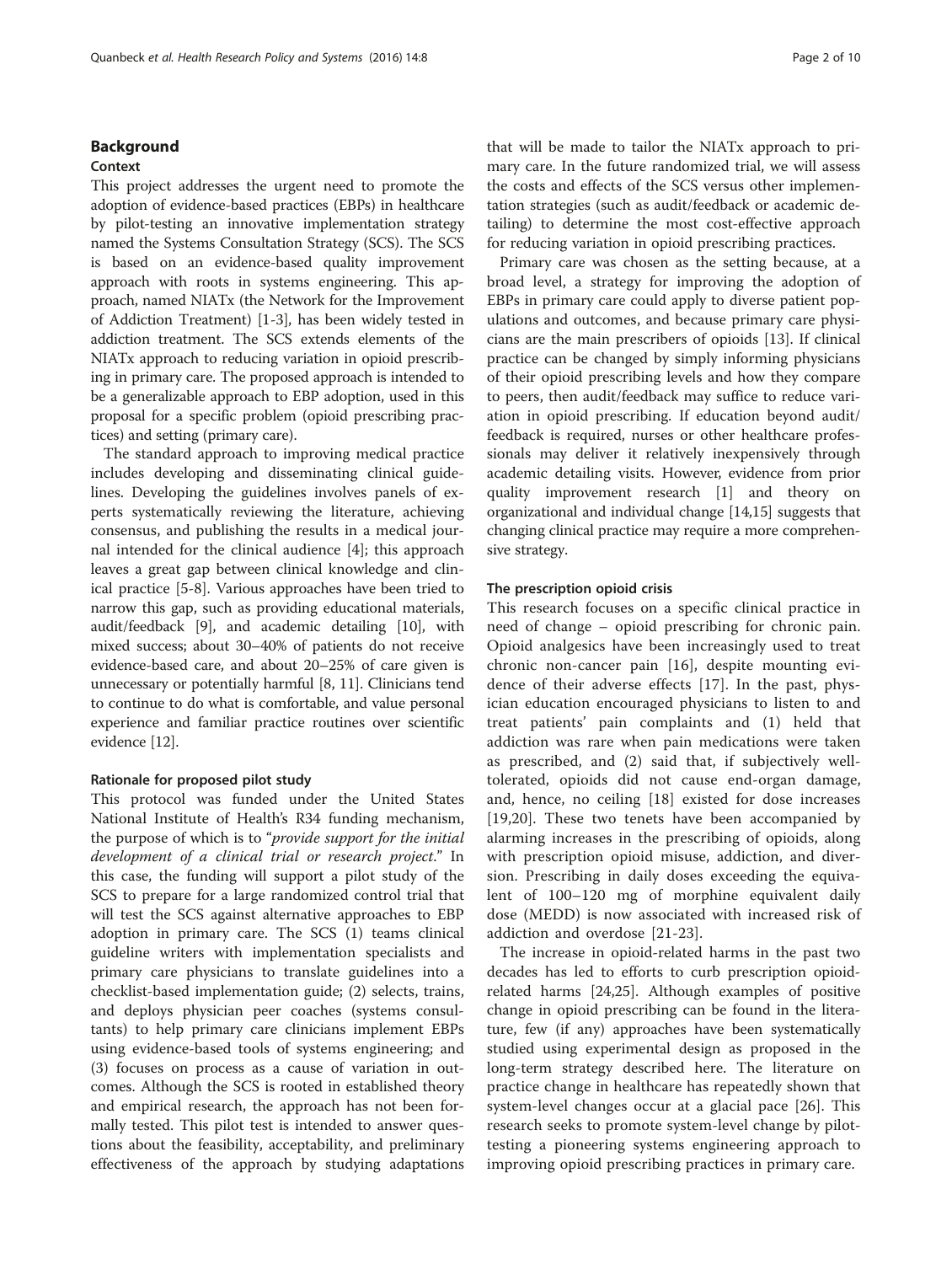## NIATx and NIATx 200

Since 2003, NIATx has been addressing quality issues in addiction treatment using a model based on evidencebased principles of organizational change [\[27](#page--1-0)]. Early evaluation showed the effectiveness of the NIATx model on reducing waiting time and increasing early engagement [[2,3\]](#page-8-0). More than 3,500 organizations in the specialty addiction treatment field have implemented the NIATx model. In 2007, the National Institute on Drug Abuse funded a cluster-randomized trial called NIATx 200 that was designed to identify the "active ingredient" in the NIATx model. NIATx 200 (5 R01 DA020832-05) was among the largest trials of its kind ever conducted in healthcare. Of the approaches tested, namely interest circle calls (group teleconferences), learning sessions (large in-person meetings), coaching (one-on-one consulting with experts), and the combination of all three, coaching emerged as the most cost-effective for reducing patient waiting time and increasing clinics' annual number of admissions.

Coaches in NIATx 200 helped clinics improve access through an initial site visit and regular email and phone communication with each clinic's designated change leader and other clinic staff members. Coaches helped clinics conduct a walkthrough exercise and interpret its results; assess workflows and identify opportunities for improvement using systems-engineering tools such as flowcharting and the nominal group technique [[28\]](#page--1-0); and implement changes using Plan-Do-Study-Act cycles [[29\]](#page--1-0).

Although individual coaching sounds expensive, it proved more effective and substantially less expensive than learning sessions (periodic, large face-to-face meetings that are common in healthcare improvement efforts) in the NIATx 200 study. The costs associated with convening healthcare professionals from various locations (lodging, food, mileage, etc.) add up quickly. Sending a qualified coach to visit a clinic and to provide other consulting via phone and email proved less expensive and more effective than learning sessions. Although coaching has been well tested in the specialty addiction field, the approach must be adapted to fit within primary care [[30](#page--1-0)]. Early feedback showed that physicians had negative associations with the term 'coaching', so the term has been replaced by 'consulting', the more familiar term to physicians.

## Evidence gap/opportunity

This proposal introduces an implementation strategy distinguished by several innovations: (1) a systematic process for clinical guideline translation; (2) a peer-to-peer consulting intervention that integrates relevant theory with empirical research on organizational change [\[1,14,15](#page-8-0)]; and (3) an explicit focus on process as a cause of variation in outcomes [[29](#page--1-0)]. The SCS consists of a series of generalizable steps, including setting the larger context (patient safety); teaming clinical guideline writers with implementation specialists and clinical practitioners to distill the essence of the guideline into a succinct, checklist-based implementation guide; providing an outside systems consultant (i.e. a coach) with clinical expertise and experience; actively involving clinical staff (including primary care physicians, nurses, and physician assistants) in the implementation process; giving participants the ability to customize interventions (rather than using a one-size-fits-all approach); and providing tools, such as the walkthrough exercise, Plan-Do-Study-Act change cycles, the nominal group technique, and flowcharting, that promote problem-solving and rapid, incremental improvements.

#### Theoretical foundations

The SCS rests on established theories of organizational change from systems engineering [[29,31\]](#page--1-0) and diffusion of innovations [[14\]](#page-8-0), as well as recent empirical research on quality improvement [[1\]](#page-8-0). Deming established a number of canonical systems engineering principles in his in-fluential book, Out of the Crisis [[29](#page--1-0)]. Of these principles, the following are most important for the current protocol: (1) quality problems are almost always caused by poor processes and systems, and thus lie outside the purview of individuals to change; improving quality requires systemic approaches rather than singling out individuals, and (2) measuring and understanding process variation is critical to improving quality. The goal of the SCS is to reduce variability in opioid prescribing practices.

Even though a clinical guideline for opioid prescribing has been in place for several years [\[32](#page--1-0)], most clinicians do not make adoption decisions based solely on scientific evidence. Rogers's work on diffusion of innovations [[14\]](#page-8-0) provides a theoretical framework for understanding why some ideas diffuse throughout systems while others do not. Although characteristics of ideas are important in diffusion, social factors largely supersede them. People (and organizations) are more likely to adopt an idea if they know of others similar to themselves who have done so already. Diffusion of innovations theory stresses homophily between change agents and those whose behaviour they seek to influence, that is, the similarity between individuals on characteristics such as education and social status, suggesting that consulting intended to affect physician prescribing practices should be done by consultants who are physicians.

The idea of systems consulting rests on self-determination theory [\[15\]](#page-8-0). The theory holds that satisfying three fundamental needs (competence, relatedness, and autonomy) contributes to individual high functioning. Conditions that foster meeting these needs lead individuals to move from extrinsic to intrinsic motivation – a change that's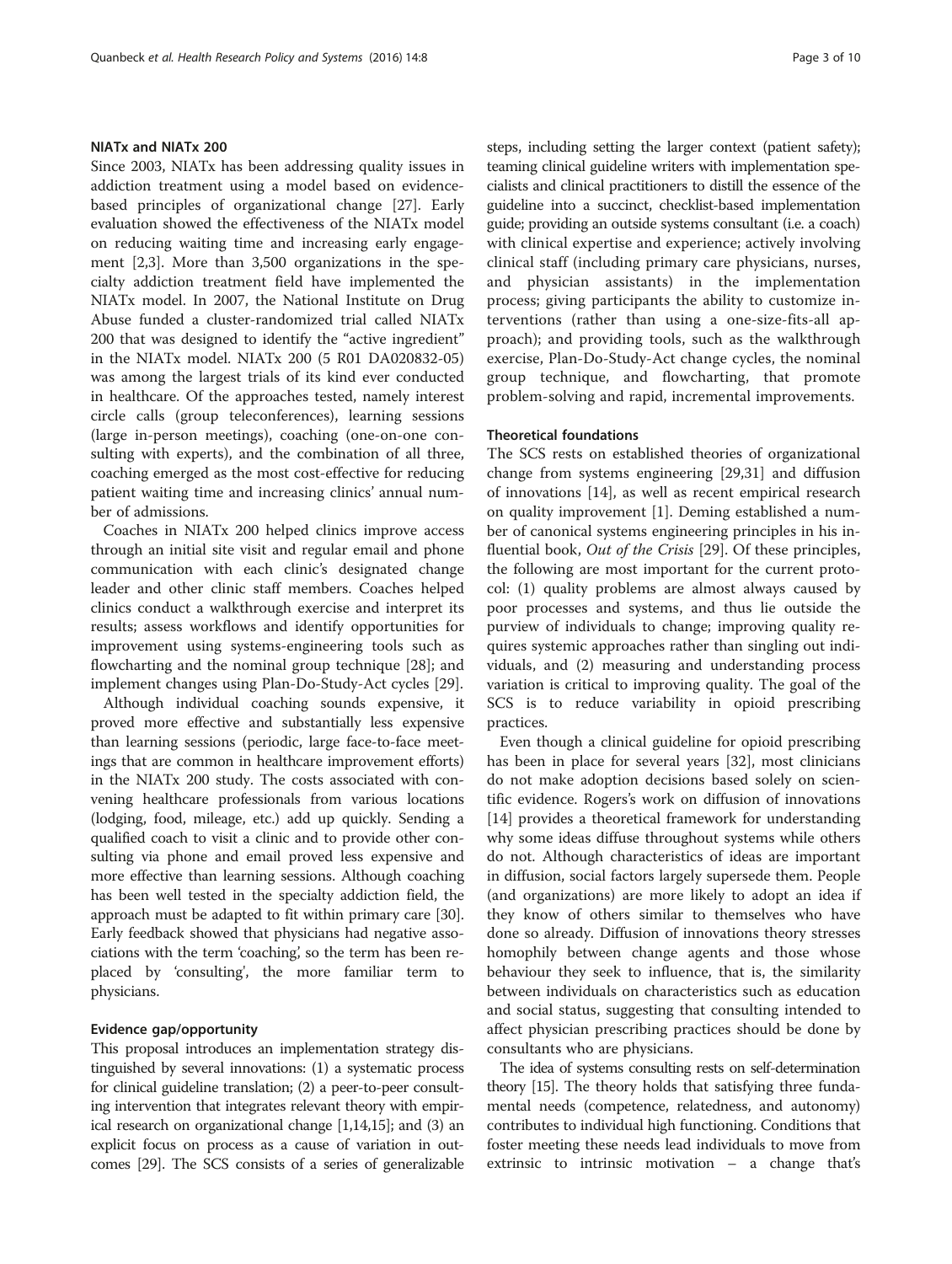necessary for organizational improvement efforts to succeed. According to self-determination theory, extrinsic motivation encourages people to regard the cause of their actions as being outside themselves rather than thinking of themselves as agents of change. Extrinsic motivators (e.g. tangible rewards, deadlines, threats, directives, imposed goals) have all been shown to reduce intrinsic motivation [[15\]](#page-8-0). In terms of opioid prescribing, an extrinsic motivator for physicians would be the threat of additional regulation. Self-determination theory posits that behaviour can become self-determined, or intrinsically motivated, if actions are modelled or valued by others to whom an individual feels related or attached. People are more likely to adopt actions when they feel competent doing the activities, and to adopt changes that relate to their goals and values.

## Contribution of this research

The SCS offers two innovations to promote the adoption of EBPs. First, panels of experts are commonly convened to reach consensus and develop guidelines for EBPs, as was done for opioid prescribing [\[32\]](#page--1-0). This proposal adds a novel step by bringing together guideline writers, implementation experts, and primary care physicians to translate the guideline into a checklist-based format that can be implemented more easily than a guideline appearing in an academic journal. The experts convened for this proposal include pain physicians from the panel that developed a leading opioid prescribing guideline; internationally recognized experts on healthcare quality improvement and drug policy; and community-based family medicine physicians (see Acknowledgments). Collectively, the advisory panel monitors and advises the research team throughout the pilot test of the implementation strategy.

Second, peer-to-peer physician consulting is a cornerstone of the SCS. While many efforts have been made to increase the use of EBPs among physicians, a literature review revealed a surprising dearth of research on models in which physicians consulted other physicians in primary care. Medical conferences have been used to promote new practices, but they are generally not effective [[33\]](#page--1-0). Improvement collaboratives are a common method in healthcare; these involve clinical teams (which often include physicians and other clinicians) learning with and from one another [\[34\]](#page--1-0). More targeted types of physician education (such as coaching, facilitation, and academic detailing) often are conducted by health professionals such as nurses, physician assistants, or others with master's degrees in business administration, public health, counselling, public administration, or social work [\[9](#page-8-0),[35](#page--1-0)-[37\]](#page--1-0). In our literature review, the Physicians' Clinical Support System − Buprenorphine came close to offering a formal physician-to-physician consulting model [[38\]](#page--1-0), though it did not include on-site visits and implementation support, and little program evaluation took place beyond statistics on the frequency and type of contact with mentors. Dartmouth Medical School developed a consulting model for medical students in which they received guidance and career development advice from senior faculty members [[39](#page--1-0)], a model that took place only in an academic setting and did not target clinical practice.

# Methods/Design

#### Preliminary studies

In preparation for the grant submission, we analyzed preliminary data from the set of family medicine clinics that form the recruitment base for this pilot study. Substantial differences in opioid prescribing practices were evident. Clinics, and providers within clinics, varied substantially in the percentage of patients with three or more opioid prescriptions in the past year and average MEDD per patient. Compared with other patients, those with three or more opioid prescriptions more frequently reported smoking and drinking, were diagnosed more often with depression, and had substantially more clinic visits. Those in the highest MEDD group (4th quartile) had the least favourable profile. Of note, close to 50% of those in the 4th MEDD quartile reported regular alcohol consumption, which is discouraged in treatment agreements. These preliminary results align with evidence on the dose–response relation between MEDD and poor outcomes, [[40](#page--1-0)] and further suggest that implementing universal precautions for opioid prescribing can reduce harms.

Specific Aim 1 consists of guideline translation and training of the systems consultants. Guideline translation has been conducted by the research team in consultation with the advisory panel. We followed a structured group decision-making approach called the integrative group process [\[41\]](#page--1-0), a systematic technique for facilitating meetings of experts that incorporates the nominal group technique [[28\]](#page--1-0), the Delphi process [[42](#page--1-0)], social judgment analysis [[43\]](#page--1-0), and cognitive mapping [\[44\]](#page--1-0). We began by conducting a structured Delphi process [[28](#page--1-0)], in which we asked each member of the advisory panel to rate each recommendation in the opioid prescribing clinical guideline on its measurability, potential to reduce opioid abuse, and ease of implementation. We conducted followup telephone interviews with each panel member to understand the ratings they assigned. We compiled the results of the Delphi process to prioritize the panelists' recommendations into a preliminary checklist.

Checklists can be effective in improving healthcare processes and patient safety [\[45](#page--1-0)] by serving at least two purposes: (1) jogging the clinician's memory and (2) "making the minimum explicit" [[46](#page--1-0)]. But a checklist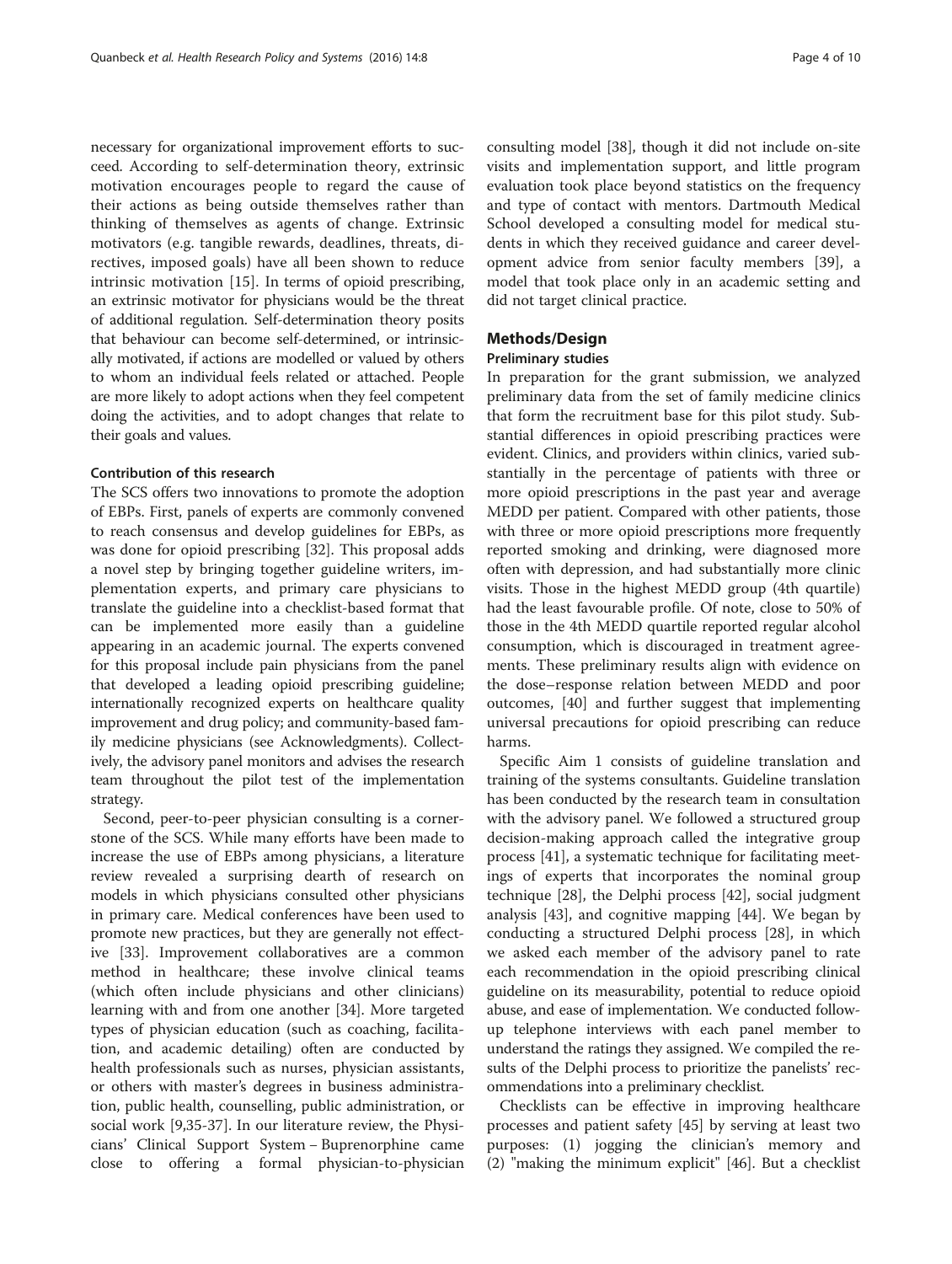per se is a weak intervention [\[47\]](#page--1-0) because it does not address barriers specific to the setting in which it is to be used. A checklist can be effective as part of an intervention that creates social connections among clinicians [[26, 47\]](#page--1-0), but not when it functions as the whole intervention. For this reason, our implementation strategy will include not just a checklist, but implementation tools and support.

We convened the advisory panel for a one-day, inperson meeting on November 18, 2014. During the meeting, the authors presented the initial checklist and asked panel members to provide feedback and revisions. We presented a variety of archetypal patient cases (for instance, a patient complaining of pain for the first time versus a patient already taking opioids) and asked panel members to discuss how the checklist might need to be adapted to fit different circumstances. The advisory panel has addressed questions such as: How does the checklist need to be adapted for local context (which research suggests is vital to successful implementation) [[47\]](#page--1-0)? Who needs to be involved in the implementation process (e.g. clinic medical directors, nurses, administrative staff )?

Teaming panelists who wrote the clinical guideline for opioid prescribing [[32](#page--1-0)] with implementation experts and primary care physicians was designed to produce a clear picture of how implementation should happen. The implementation guide consists of a checklist containing the essential elements of the guideline and an implementation approach/timetable designed to guide local customization of the checklist.

The two systems consultants for this pilot project are both physician faculty members in the University of Wisconsin's Department of Family Medicine and Community Health (DFMCH) with current clinical practices. Both are board-certified in family medicine and addiction medicine. They have clinical experience with opioid therapy management in accordance with opioid prescribing guidelines, and have first-hand experience of integrating elements of the guideline into clinical workflows (such as treatment agreements and random drug testing).

The systems consultants have received training in systems-engineering fundamentals in sessions taught by past leaders of the NIATx initiative (on June 30 and November 6, 2015). These training sessions have included topics such as fundamentals of quality improvement, what makes a good consultant, understanding the walk-through exercise, creating and facilitating change teams, using tools such as flowcharting and the nominal group technique, and using Plan-Do-Study-Act cycles.

Specific Aim 2 focuses on field-testing the SCS implementation strategy. The systems consultants' approach to interacting with clinics is modelled after the coaching protocol used in NIATx 200, which included in-person site visits and regular follow-up through phone and email communication. Participating clinics will be paired with a systems consultant to work through the SCS over a 6-month period. Each clinic will designate one clinician to act as a clinic leader in working with the systems consultant. The clinic leader will host two site visits by the systems consultant and communicate with the consultant monthly during the 6-month follow-up consulting period via phone and email. The clinic leader will work with a clinic's "change team"—a group of 2 to 6 other staff members involved in opioid prescribing to identify and implement systems changes to improve opioid prescribing processes. The consultant's initial site visit will last about 2 hours. The consultant will start by presenting the latest research on balancing the benefits and risks of long-term opioid use. The visit will include reviewing information gathered by the change leader before the site visit as a result of conducting a walkthrough exercise, in which the change leader follows the clinic process for refilling an opioid prescription for a current patient, step-by-step. The visit will also help the change team determine the best course for implementing aspects of the checklist, depending on the clinic's own workflow. The systems consultant will help synthesize baseline information from the walk-through and other activities and facilitate a brainstorming session with the change team using nominal group technique [[28\]](#page--1-0). The systems consultant and change team will envision how to implement the checklist, assessing any systemic barriers to implementation. The systems consultant and clinic leader will debrief to develop an implementation plan and schedule a second site visit to assess progress. Throughout the intervention period, the systems consultant will help the team implement ideas for change using Plan-Do-Study-Act change cycles [[29](#page--1-0)] and maintain monthly email and phone contact with the clinic leader and change team to monitor implementation progress and offer advice. The systems consultant will also be available to discuss patient care issues (e.g. difficult cases) during monthly phone conferences, with all identifiable patient data removed beforehand.

#### Clinic recruitment

Recruitment will focus on primary care clinics that are part of the DFMCH  $(n = 20)$ . Clinics offering resident training will be excluded  $(n = 6)$ ; one clinic will be excluded from consideration because one of the systems consultants has an active clinical practice there. We selected the remaining 13 clinics as a recruitment pool to enable systematic monitoring of opioid prescribing rates and other clinical data through the clinical data warehouse housed by the DFMCH. The 13 clinics were first grouped into two categories (community vs. regional)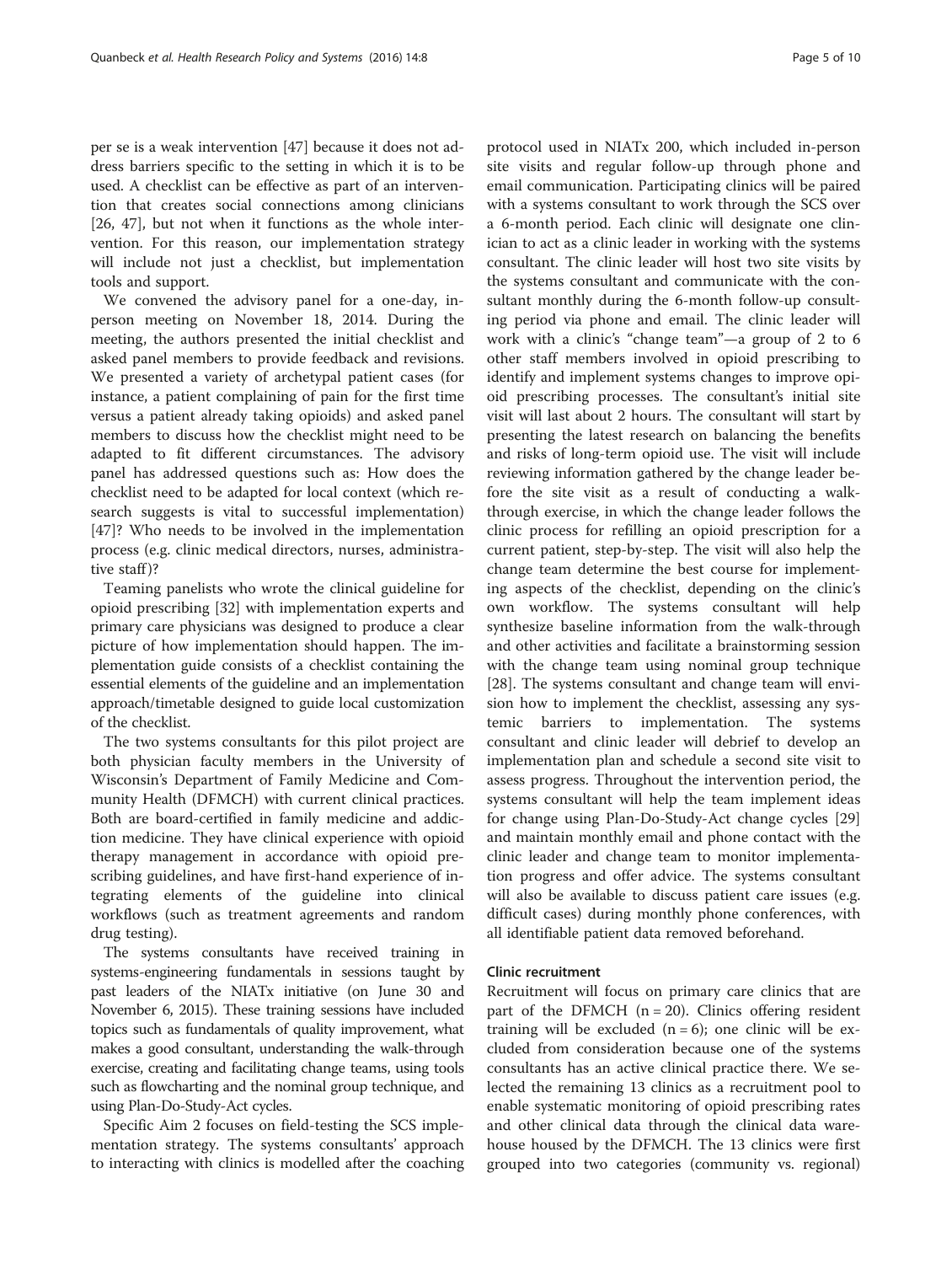and then ranked by the number of patients with longterm opioid prescriptions (defined as 10+ orders in the previous 12 months). Within these two categories, the clinics were paired by "nearest-neighbour" matching based on number of patients with 10+ opioid prescriptions. One pair of clinics will be recruited from the regional group (2/4 clinics eligible) and three pairs will be recruited from the community group (6/9 clinics eligible). Within each pairing, one clinic will be invited to be the intervention clinic by random selection. If that clinic agrees to participate (via a discussion between the systems consultant and the clinic's medical director), the second clinic in the pairing will be assigned to the control condition. If the first clinic declines to participate, the second clinic in the pair will be invited to be the intervention clinic. If the second clinic agrees to participate, it will be assigned to be the intervention clinic and the first clinic will be assigned to control. If both clinics decline to participate, an alternate clinic will be selected within each category (there are three alternates among the community clinics and two alternate clinics in the regional clinics) until one of the alternate clinics agrees to participate.

Specific Aim 3 uses mixed methods to understand how the strategy worked, including assessments of feasibility and acceptability (costs, ease of recruitment, fidelity to the protocol, physician acceptance) and preliminary effectiveness (degree of checklist implementation, effect of the strategy on variation in opioid prescribing rates and dosing levels). While multiple prescribers (primary care physicians, nurse practitioners, physician assistants) potentially practice within each clinic, the clinic will serve as the primary unit of analysis. Relevant comparisons for study measures will be made in two ways. First, historical data are available for many study measures, permitting time-series analysis of repeated measures to detect changes in a clinic over time (pre-intervention vs. post-intervention). Second, we can compare intervention and control clinics per the matched-pairs design.

#### Measures

This proposal uses the RE-AIM model as an organizing evaluation framework [\[48\]](#page--1-0) to examine the quality, speed and impact of implementing the SCS in primary care settings. RE-AIM assesses implementation in five dimensions: Reach, Effectiveness, Adoption, Implementation, and Maintenance. This evaluation seeks to meet the standards for 'fully developed use' of RE-AIM [\[49](#page--1-0)] by employing the RE-AIM checklist available at [www.re](http://www.re-aim.org/)[aim.org](http://www.re-aim.org/). We have, however, chosen to omit one RE-AIM dimension (maintenance at the setting level) because assessing this dimension would require follow-up 6 months after project funding ends. Specific measures for each RE-AIM dimension are presented in Table [1](#page-6-0).

## Quantitative data collection and analysis

We will access many of our RE-AIM measures by tapping into clinics' electronic health records via a data warehouse maintained in the DFMCH (e.g. reach data such as number and percentage of patients excluded, effectiveness and maintenance data such as overall rate of opioid prescribing by provider, etc.). The representativeness of the sample (patients, clinics, and staff) will be accessed through administrative databases maintained by the DFMCH. The quantitative analysis will focus primarily on patient-level opioid prescription rates measured in MEDD. Changes in outcomes will be assessed through repeated monthly observations. Data on prescribing will be augmented by other process and outcome measures shown in Table [1.](#page-6-0)

## Statistical model

To isolate and measure the intervention effect on each measure of interest, we will fit a mixed-effects model to the data. The model will contain a fixed effect for a shared common linear trend; we will test the sensitivity of the results to other non-linear trends. Fixed effects will be included for the impact of the intervention on the measure of interest. Since the intervention activities will be skewed toward the beginning of the intervention period, we will model an increasing cumulative effect that allows the rate of increase to change during the period. That is, we will use a piecewise linear function of the intervention duration with 'knots' at the start and midway through the 12-month period. At the end of the intervention period, we will allow for a second linear progression to capture any continuing effect or any regression back to pre-intervention response levels. Other fixed effects will be included for observed characteristics of providers that may have a significant impact on the response variable (e.g. patient/physician ratio). Random effects will be included to allow for correlation among repeated observations within the same clinic, provider, or patient. Auto-correlated model error terms will be included to allow for additional correlation among observations from the same patient in adjacent months. Appropriate transformations of the response variable (e.g. logarithms, square roots, etc.) will be considered to avoid negative fitted values and to better match the frequency of outlying values.

### Cost analysis

Methods and instruments used for cost data collection in the NIATx 200 study [1] will be adapted to assess the costs of administering the SCS. Systems consultants will keep detailed logs of contacts with clinics (based on an online tracking system developed for NIATx 200) to assess staff participation and fidelity to the protocol. We will estimate the cost of the intervention by assessing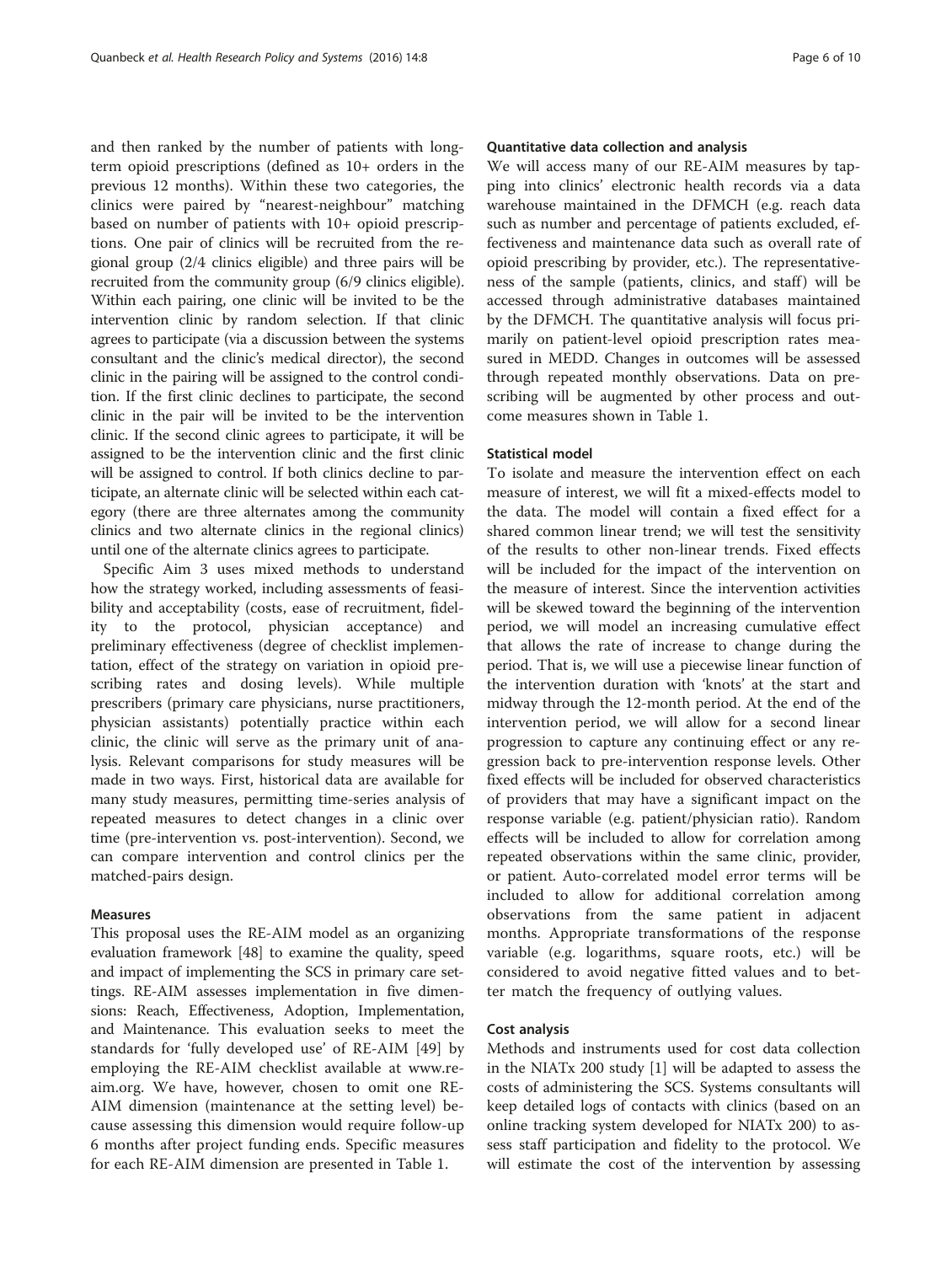#### <span id="page-6-0"></span>Table 1 RE-AIM measures

| Domain               | Measure                                                                                                  |
|----------------------|----------------------------------------------------------------------------------------------------------|
| Reach                | Number and percentage of patients excluded                                                               |
| Reach                | Number and percentage of patients served by eligible clinics                                             |
| Reach                | Characteristics of participating patients versus general patient population                              |
| Reach                | Structured interview with Family Medicine director to qualitatively assess recruitment process           |
| <b>Effectiveness</b> | Number and percentage of patients completing urine drug screens                                          |
| Effectiveness        | Overall rate of opioid prescribing by clinic and provider                                                |
| Effectiveness        | Number and percentage of patients screened for mental health/substance use problems                      |
| Effectiveness        | Overall rate of opioid/benzodiazepine co-prescribing                                                     |
| Effectiveness        | Number and percentage of patients signing pain agreements                                                |
| Effectiveness        | Number and percentage of opioid prescriptions above 120 mg daily morphine equivalent                     |
| Effectiveness        | Number and percentage of providers who drop out of study at 3 months                                     |
| Effectiveness        | Structured interview with clinic lead to assess satisfaction, effectiveness, and subgroup differences    |
| Adoption (Setting)   | Number and percentage of clinics excluded                                                                |
| Adoption (Setting)   | Number and percentage of clinics that participate                                                        |
| Adoption (Setting)   | Characteristics of participating clinics versus non-participants                                         |
| Adoption (Staff)     | Number and percentage of staff excluded                                                                  |
| Adoption (Staff)     | Number and percentage of staff who participate                                                           |
| Adoption (Staff)     | Characteristics of participating staff versus non-participants                                           |
| Implementation       | Hours of consulting delivered/received per provider                                                      |
| Implementation       | Adaptations made to consulting protocol during intervention period                                       |
| Implementation       | Cost of consulting intervention                                                                          |
| Implementation       | Structured interview with clinic lead to assess consistency of consulting intervention                   |
| Maintenance (Indiv.) | Number and percentage of patients completing urine drug screens (6-month follow-up)                      |
| Maintenance (Indiv.) | Overall rate of opioid prescribing by clinic and provider (6-month follow-up)                            |
| Maintenance (Indiv.) | Number and percentage of patients screened for mental health/substance use problems (6-month follow-up)  |
| Maintenance (Indiv.) | Overall rate of opioid/benzodiazepine co-prescribing (6-month follow-up)                                 |
| Maintenance (Indiv.) | Number and percentage of patients signing pain agreements (6-month follow-up)                            |
| Maintenance (Indiv.) | Number and percentage of opioid prescriptions above 120 mg daily morphine equivalent (6-month follow-up) |
| Maintenance (Indiv.) | Number and percentage of providers who drop out of study (6-month follow-up)                             |
| Maintenance (Indiv.) | Focus group with clinicians who made substantial changes                                                 |
|                      |                                                                                                          |

Source: Re-aim.org; Measuring the Use of the RE-AIM Model Dimension Items Checklist.

time spent by systems consultants and clinicians during the implementation phase and multiplying these estimates by appropriate wage rates based on averages available through the Wisconsin Department of Workforce Development. We will add any relevant non-personnel costs, such as travel to site visits, the cost of teleconferencing services, etc.

### Qualitative data collection and analysis

We will follow NIH guidelines for mixed-methods inquiry [[50\]](#page--1-0) to complement quantitative assessments of the feasibility, acceptability, quality, and preliminary effectiveness of the SCS. During the intervention, we will use a variety of qualitative methods, including document review, activity logs, debriefing conversations with the system consultants, and observations of interactions between the systems consultants and the clinic change teams. These methods are designed to help us identify the incentives, scheduling, delivery methods, and other processes and structures that will make the SCS useful for participating clinicians and manageable for the systems consultants. Post-intervention focus groups will be used to compare the experience of clinics that changed substantially versus those that did not. We will explore questions such as (1) What kinds of process changes were associated with improvement? (2) What factors helped providers and clinics make changes? (3) What were the barriers to improvement, and how were they addressed? (4) When the intervention did not work well, what was different?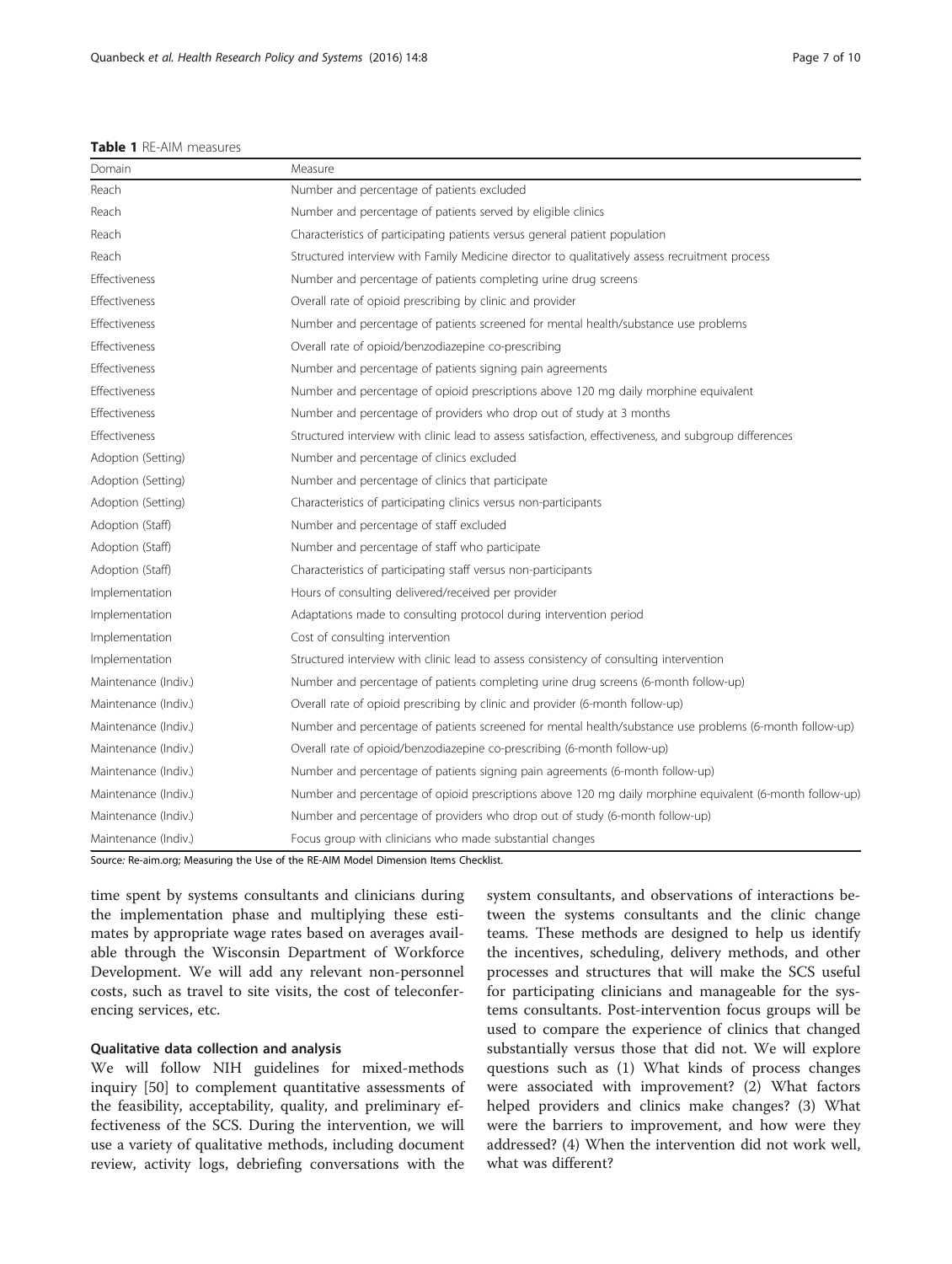We will apply a combination of directed and traditional content analysis [\[51\]](#page--1-0) to answer the questions posed above. Our analysis will identify themes in the qualitative data and organize them into a conceptual model that incorporates a priori elements of self-determination theory (e.g. relatedness, competence, autonomy) and diffusion of innovations theory (e.g. homophily), while simultaneously seeking new insights inductively.

Our second objective in this mixed methods component of our research is to assess fidelity to the intervention, defined as: (1) amount of the intervention received (i.e. 'dose'), (2) adherence to the protocol, and (3) quality of intervention delivery [[52\]](#page--1-0). Assessing the dose of intervention received will rely on quantitative data (the number of intervention hours delivered to clinic staff) obtained through logs kept by the systems consultants. For adherence, we will review the planned protocol with clinicians and document adaptations made to it at each site. To assess quality, we will examine both quantitative data on clinic-wide practices and focus group data on changes in clinicians' prescribing attitudes and actions.

#### Milestones and products of pilot test

The primary goal of this project is to obtain pilot data for a large-scale clinical trial of different approaches to EBP adoption in healthcare. The research will be critical in developing (1) specifics of the guideline to be implemented, and (2) supports provided via the SCS implementation strategy and the systems consultants who deliver it. The protocol will be determined to be feasible if we enroll four intervention clinics, deliver the intended intervention in all four clinics, follow the clinics for a 6-month period, and obtain quantitative and qualitative data from participating clinicians. Acceptability will be gauged by assessing fidelity to the protocol and analysing qualitative data collected by the research team. We will continue to track effectiveness measures through the end of the 3-year grant period using de-identified electronic health records (e.g. opioid prescribing rate by clinician, number of treatment agreements signed) to assess the preliminary effectiveness of the SCS on clinical practice. With eight clinics reporting data (four intervention and four control clinics), we will be able to obtain baseline estimates of means and standard deviations for RE-AIM outcomes and point estimates of treatment effect sizes, thereby equipping us to conduct an accurate power calculation for the follow-up randomized trial.

#### Potential problems and alternative strategies

We are confident we can recruit four intervention clinics from our recruitment pool based on successful prior collaboration between the University of Wisconsin Departments of Industrial & Systems Engineering and DFMCH. If we are unable to recruit four intervention clinics from the 13 family medicine clinics we are targeting, we will extend our recruitment efforts to the six DFMCH community clinics that train residents (and exclude from analysis clinicians who are residents).

Prescribing opioids for chronic non-cancer pain is complex and controversial. The potential exists for physicians to be reluctant to participate in the study because they fear having their opioid prescribing practices scrutinized. We will employ several strategies to address this: (1) the primary unit of analysis will be the clinic; (2) individual prescribers will not be identified in study databases, and every precaution will be taken to maintain confidentiality; (3) the systems consultant will emphasize that aspects of pain management lack an adequate evidence base, and that the purpose of the study (and the larger trial) will be to provide the evidence needed to improve opioid prescribing practices; and (4) the presence of national experts involved in the research may motivate physicians and clinics to participate.

#### Limitations

As pilot implementation research, we are focused on assessing the feasibility, acceptability, and preliminary effectiveness of the implementation strategy and not longterm patient-level outcomes. Secular trends in opioid prescribing could make it difficult to gauge the effectiveness of the SCS (i.e. as public awareness of the opioid crisis increases, rates of prescribing may fall). We will partially control for this limitation by comparing trends in intervention versus control clinics.

#### Future directions

As outlined earlier, we intend to conduct a large-scale RCT to test the costs and effects of different approaches to EBP adoption in healthcare, including audit/feedback, academic detailing, and the SCS. We expect that some of the physicians who participate in this pilot research might themselves become systems consultants; indeed, 9 of the 17 coaches in the NIATx 200 study were former change leaders in addiction treatment clinics who went on to coach their peers.

#### Current status

When this manuscript was submitted, the research team was transitioning from Study Aim 1 (guideline translation and consultant training) to Study Aim 2 (field testing the implementation strategy). Results will be published as they become available.

#### Ethics approval

The study protocol has been designated minimal risk and approved by the University of Wisconsin's Health Sciences Institutional Review Board (2015-0280-CP003).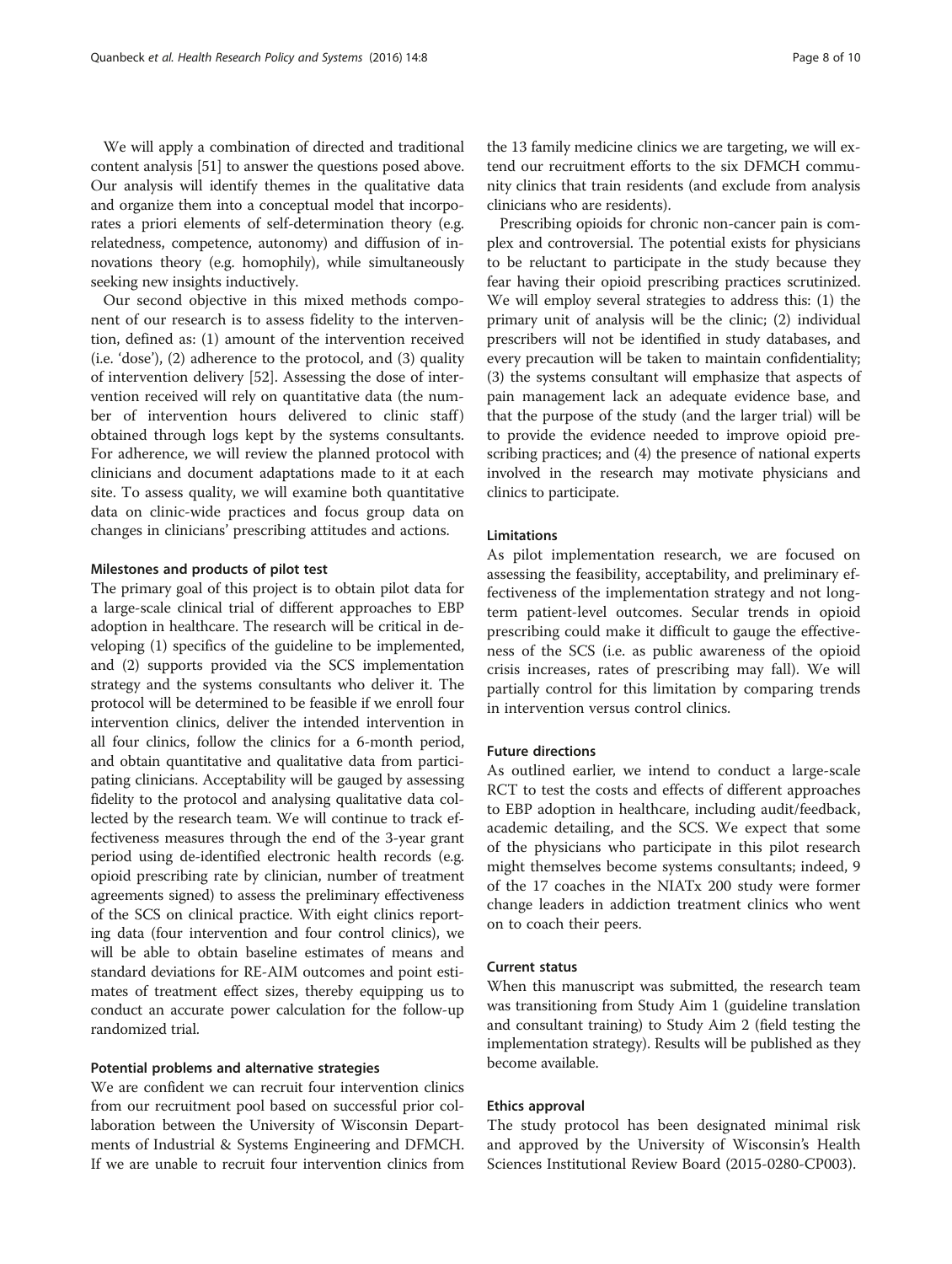## <span id="page-8-0"></span>**Discussion**

Given that this is pilot research and that implementation is always dynamic, elements of the research design reported in this paper will undoubtedly change after it is published. One illustration of this dynamic pertains to the naming of the implementation strategy. In the grant proposal, we named the strategy "NIATx-VOP" (i.e. Network for the Improvement of Addiction Treatment – Variation in Opioid Prescribing). However, initial discussions with community-based primary care physicians highlighted that the name 'NIATx' has been primarily identified with quality improvement in specialty addiction treatment and holds little currency in primary care. Further, primary care physicians told us that "doctors don't like to be coached." In response, we have tentatively changed the name of the implementation strategy from 'NIATx-VOP' to 'systems consulting strategy' and the word 'coach' to 'systems consultant'. As pointed out by Proctor et al. [\[53\]](#page--1-0), naming implementation strategies is an important aspect of specifying them; thus, it may be that the name assigned to the strategy will change again based on feedback gathered during our fieldwork.

#### Conclusion

Developing an effective strategy for implementing evidence-based practices for opioid prescribing in primary care is an urgent matter, given that primary care is the origin of most opioid prescriptions, the rate at which patients taking opioids for chronic pain become addicted, and the increasing number of lives compromised or ended by opioid abuse and addiction. The novel implementation strategy proposed here (guideline translation and peer consulting using tools of systems engineering) could readily be generalized to other EBPs, and holds the potential to exert a powerful and sustained impact not only on opioid prescribing but perhaps on the implementation of EBPs throughout healthcare. Such a strategy could potentially be used for other evidence-based practices, shortening the famously long time it takes for such practices to be implemented in healthcare.

#### Competing interests

Authors Quanbeck and Johnson have a shareholder interest in CHESS Mobile Health, a small business that develops web-based healthcare technology for patients and family members. This relationship is extensively managed by the authors and the University of Wisconsin. Dr. Quanbeck provides consulting through the NIATx Foundation, a non-profit organization that offers training in quality improvement. Dr. Zgierska has funding from Pfizer to conduct studies related to opioid prescribing practices. All the other authors declare no competing interests.

#### Authors' contributions

AQ drafted the original manuscript. AQ and RB designed the study. AZ, JR, and NJ contributed to the design of the study. RJ performed critical revisions to the manuscript. All authors read, contributed to, and approved the final manuscript.

#### Acknowledgements

The National Institute on Drug Abuse (NIDA) is the primary funder of the study (R34-DA-036720-01). The funder has no role in study design, the interpretation of data, or the publication of results. Additional support is provided by grants from the National Institute on Drug Abuse (R01–DA– 034279–01, R01–DA–030431– 01, and K01-DA-039336-01). The authors wish to thank the distinguished experts who took part in translating the clinical guideline for opioid prescribing for use in this study, including, from pain management, the experts who developed the guideline for opioid prescribing, Jane Ballantyne, MD, Roger Chou, MD, and Perry Fine, MD; from healthcare quality improvement and implementation, David H. Gustafson, PhD, Dennis McCarty, PhD, and Paul Batalden, MD; and from community-based family medicine, Jonas Lee, MD, Beth Potter, MD, and John Frey, MD. The authors also wish to thank the expert systems consultant, Lynn M. Madden, who is advising the systems consultants in the study, and the dedicated staff who helped plan and conduct the study, Brienna M. Deyo, Wen-Jen Tuan, Esra Alagoz, Ellyn Klaila, and Judith Ganch.

#### Author details

<sup>1</sup> Center for Health Enhancement Systems Studies, University of Wisconsin-Madison, 1513 University Ave., Madison, WI 53706, USA. <sup>2</sup>School of Medicine and Public Health, University of Wisconsin-Madison, Room 3832, 1100 Delaplaine Ct, Madison, WI 53715, USA. <sup>3</sup>Center for Health Systems Research & Analysis, University of Wisconsin-Madison, 1109c Warf Office Building, 610 Walnut St., Madison, WI 53726, USA. <sup>4</sup>School of Nursing, University of Wisconsin-Madison, 5130 Cooper Hall, Signe Skott; 701 Highland Ave, Madison, WI 53705, USA.

## Received: 6 January 2016 Accepted: 8 January 2016

#### References

- 1. Gustafson DH, Quanbeck AR, Robinson JM, Ford 2nd JH, Pulvermacher A, French MT, et al. Which elements of improvement collaboratives are most effective? A cluster-randomized trial. Addiction. 2013;108(6):1145–57.
- 2. McCarty D, Gustafson DH, Wisdom JP, Ford J, Choi D, Molfenter T, et al. The Network for the Improvement of Addiction Treatment (NIATx): enhancing access and retention. Drug Alcohol Depend. 2007;88(2–3):138–45.
- 3. Hoffman KA, Ford 2nd JH, Choi D, Gustafson DH, McCarty D. Replication and sustainability of improved access and retention within the network for the improvement of addiction treatment. Drug Alcohol Depend. 2008;98(1–2):63– 9.
- 4. Turner T, Misso M, Harris C, Green S. Development of evidence-based clinical practice guidelines (CPGs): comparing approaches. Implement Sci. 2008;3:45.
- 5. Green LW, Ottoson JM, Garcia C, Hiatt RA. Diffusion theory and knowledge dissemination, utilization, and integration in public health. Annu Rev Public Health. 2009;30:151–74.
- 6. Grimshaw J, Eccles M, Tetroe J. Implementing clinical guidelines: current evidence and future implications. J Contin Educ Health Prof. 2004;24 Suppl 1:S31–7.
- 7. Haines A, Jones R. Implementing findings of research. BMJ. 1994;308(6942): 1488–92.
- 8. Schuster MA, McGlynn EA, Brook RH. How good is the quality of health care in the United States? 1998. Milbank Q. 2005;83(4):843–95.
- 9. Grol R, Grimshaw J. From best evidence to best practice: effective implementation of change in patients' care. Lancet. 2003;362(9391):1225–30.
- 10. van Eijk ME, Avorn J, Porsius AJ, de Boer A. Reducing prescribing of highly anticholinergic antidepressants for elderly people: randomised trial of group versus individual academic detailing. BMJ. 2001;322(7287):654–7.
- 11. Grol R. Improving the quality of medical care: building bridges among professional pride, payer profit, and patient satisfaction. JAMA. 2001; 286(20):2578–85.
- 12. Baker TB, McFall RM, Shoham V. Current status and future prospects of clinical psychology: toward a scientifically principled approach to mental and behavioral health care. Psychol Sci Public Interest. 2008;9(2):67–103.
- 13. Volkow ND, McLellan TA, Cotto JH, Karithanom M, Weiss SR. Characteristics of opioid prescriptions in 2009. JAMA. 2011;305(13):1299–301.
- 14. Rogers EM. Diffusion of innovations. 4th ed. New York, NY: Free Press; 1995.
- 15. Ryan RM, Deci EL. Self-determination theory and the facilitation of intrinsic motivation, social development, and well-being. Am Psychol. 2000;55(1):68–78.